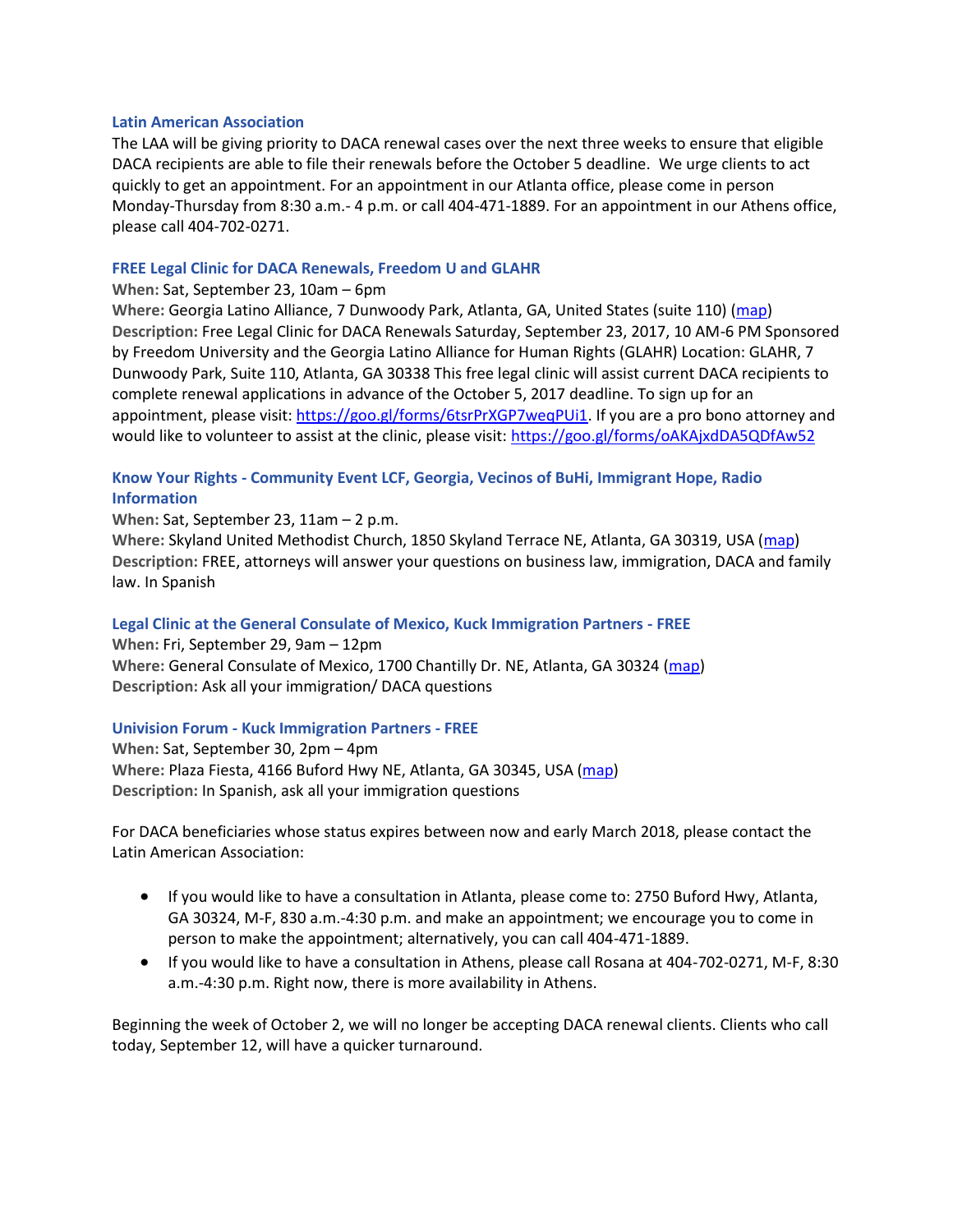# **DACA UPDATE**

# **5 THINGS TO KNOW ABOUT TRUMP'S ANNOUNCEMENT TO END DACA**

On September 5, 2017, U.S. Attorney General Jeff Sessions, on behalf of the entire Trump Administration, announced an end to the DACA program. Here are the top 5 things to know about his announcement:

# 1. YOUR DACA IS VALID UNTIL ITS EXPIRATION DATE.

DACA and work permits (Employment Authorization Documents) will remain valid until its expiration date. To determine when your DACA and work permit expires, look at your I-795 Approval Notice and the bottom of your Employment Authorization Document (EAD).

# 2. NO NEW DACA APPLICATIONS WILL BE ACCEPTED.

United States Citizenship and Immigration Services (USCIS) no longer will accept or process first-time applications after **September 5, 2017.** 

# **3. DACA ISSUANCES AND WORK PERMITS EXPIRING BETWEEN NOW AND MARCH 5, 2018 MUST BE SUBMITTED FOR RENEWAL BY OCTOBER 5, 2017.**

If you have a permit that will expire between now and March 5, 2018, you must apply for a two-year renewal of your DACA by October 5, 2017.

# **4. ADVANCE PAROLE TO TRAVEL ABROAD IS NO LONGER AVAILABLE.**

The Department of Homeland Security (DHS) will no longer grant DACA recipients permission to travel abroad through Advance Parole. Any pending applications for advance parole will not be processed and DHS will refund any associated fees.

# 5. WE ARE UNITED IN THIS FIGHT.

You are not alone. We mobilized, organized, and marched five years ago for DACA, and we will continue to do everything in our power to protect immigrant youth and their families across the country. Visit weareheretostay.com for resources to help you and your loved ones take care of yourselves in this difficult time as well as information on what you can do to take action now.

visit WeAreHereToStay.org to Take Action